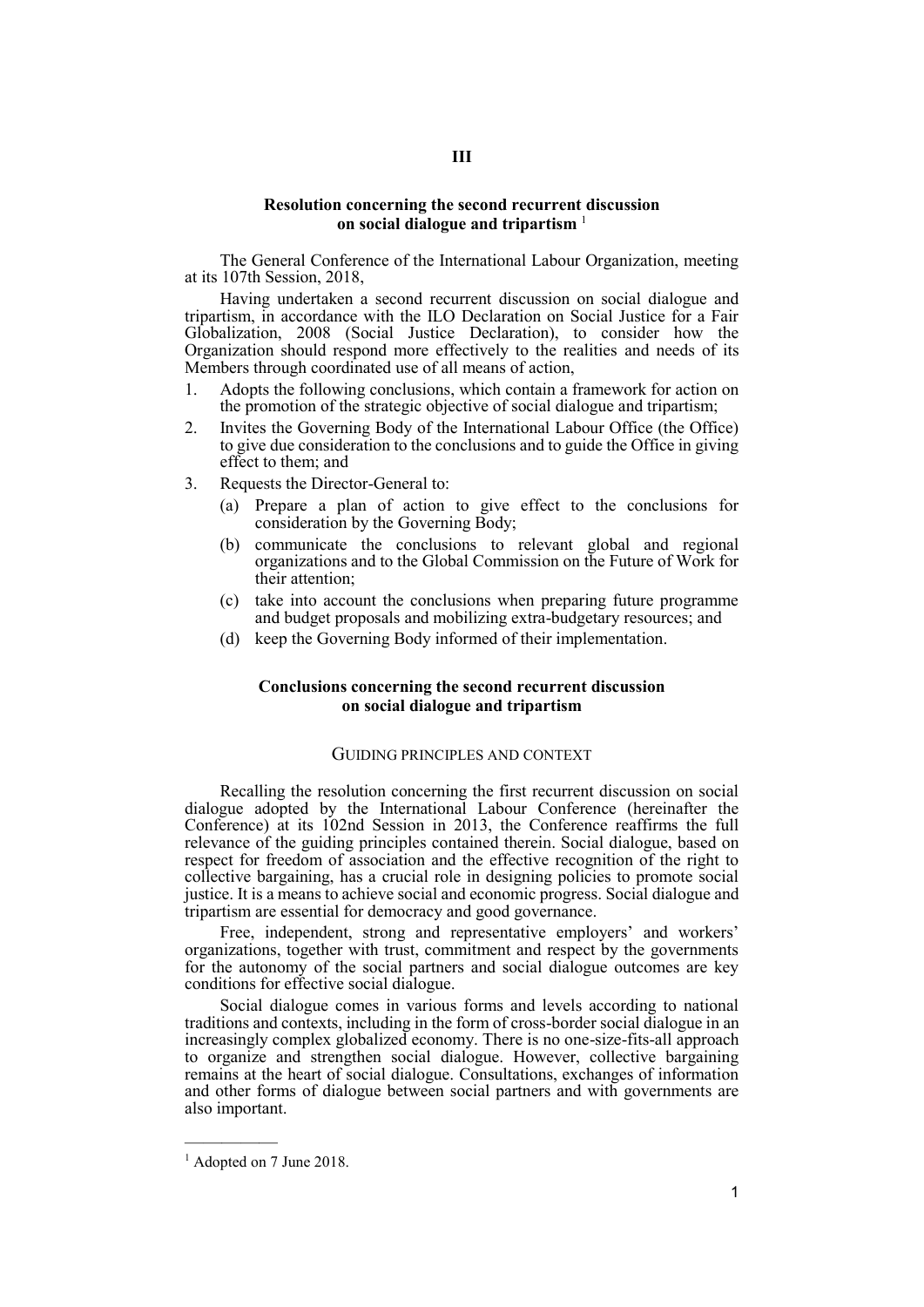Tripartite and bipartite social dialogue plays an important role in setting wages and working conditions, promoting decent work, gender equality and nondiscrimination, social protection and occupational safety and health, supporting skills development, reducing inequalities, and anticipating and managing change. Social dialogue can be a strong driver for economic and social resilience, competitiveness, stability and sustainable and inclusive growth and development.

As the International Labour Organization (ILO) approaches its centenary and against a backdrop of deep and rapid changes affecting the world of work, the tripartite constituents renew and reaffirm their commitment to promote and apply the principles of social dialogue and tripartism. They also reaffirm that the practical implementation of the ILO's actions should be guided by the diverse needs and realities of the national constituents, as outlined in the ILO Declaration on Social Justice for a Fair Globalization, 2008.

Embedding social dialogue at all levels and enhancing its relevance, inclusiveness and effectiveness, including through Decent Work Country Programmes (DWCPs), is particularly important for the effective implementation of relevant initiatives, including the 2030 Agenda for Sustainable Development (2030 Agenda) and the related sustainable development goals (SDGs), and in the context of the ongoing reform of the United Nations development system.

Social dialogue plays an important role in shaping the future of work taking into account particular trends of globalization, technology, demography and climate change.

Meaningful social dialogue in all its forms remains essential to the wellbeing of the social partners and society. Despite economic and social development, numerous challenges persist, including poverty, declining labour share, informality, decent work deficits, economic, social, and gender inequalities and the need to accommodate interests of vulnerable groups. Many countries fail to fully protect the right to collective bargaining, and data indicate that the majority of workers are in informal employment and nearly 25 million people are in forced labour. <sup>2</sup> While global supply chains can be an engine of development and increase opportunities for men and women to transition to formality, failures within global supply chains have contributed to decent work deficits. Rapid changes, including technological advances and the green economy, may create new opportunities, but may also lead to disruption and job displacement. Social dialogue is indispensable for addressing these challenges.

#### FRAMEWORK FOR ACTION

1. Recalling that the framework for action adopted by the Conference in 2013 set forth the objectives for the ILO and its constituents, the Conference calls upon the Office and constituents to ensure effective implementation of those objectives.

2. The proposed framework for action stemming from the second recurrent discussion on social dialogue and tripartism held at the 107th Session of the International Labour Conference requires both Members and the ILO to take action to give effect to the conclusions adopted therein.

# MEASURES TO PROMOTE SOCIAL DIALOGUE AND TRIPARTISM

- 3. Members, with the support of the Organization, should:
- (a) Ensure that, in an evolving world of work and in the context of implementation of the SDGs, social dialogue and tripartism are granted appropriate resources and become or remain prominent in policy making;

—————

<sup>2</sup> *Global Estimates of Modern Slavery: Forced Labour and Forced Marriage*, Geneva, ILO, 2017.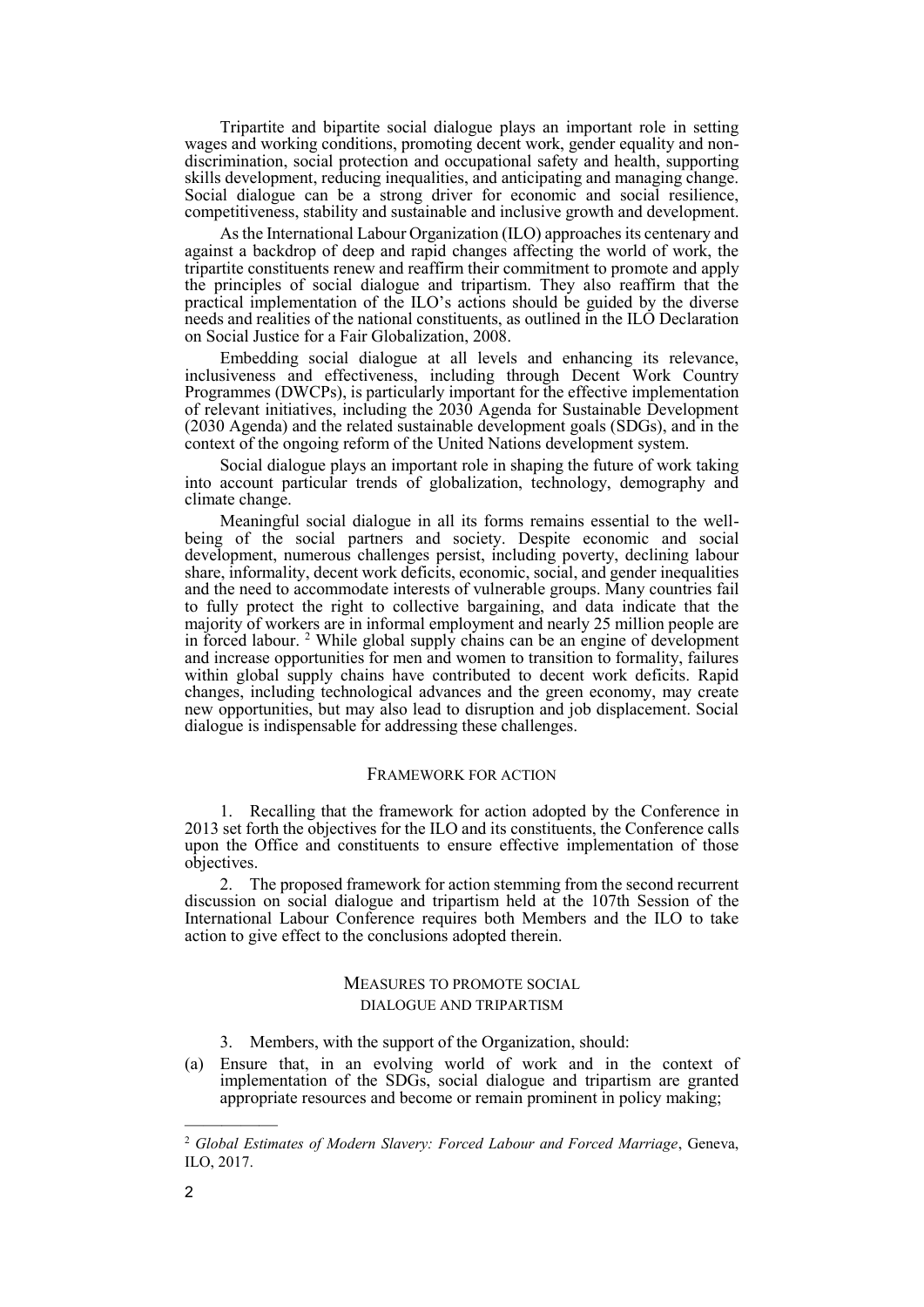- (b) act on their obligation to respect, promote and realize the principles concerning the fundamental rights of employers and workers and their organizations to freedom of association and the effective recognition of the right to collective bargaining as enabling conditions for the attainment of the strategic objective of social dialogue and tripartism. The Conference calls for the universal ratification and effective implementation of the Freedom of Association and Protection of the Right to Organise Convention, 1948 (No. 87), and the Right to Organise and Collective Bargaining Convention, 1949 (No. 98);
- (c) foster an enabling legal and institutional environment to promote effective social dialogue;
- (d) strengthen mechanisms and institutions for social dialogue on policies regarding the changing world of work, including technological change, green economy, demographic shifts and globalization;
- (e) promote voluntary collective bargaining at all appropriate levels in both the private and public sectors, according to relevant laws and practices, to help attain a just share of the fruits of progress to all, decent working conditions, equal pay for work of equal value, gender equality, as well as developing skills and enhancing enterprise sustainability;
- (f) encourage effective workplace cooperation as a tool to help ensure safe and productive workplaces, in such a way that it respects collective bargaining and its outcomes and does not undermine the role of trade unions;
- (g) promote the effective linkage between different forms and levels of social dialogue;
- (h) provide the necessary financial, technological and human resources and strengthen the effectiveness and efficiency of national labour administration systems;
- (i) ensure that agreed outcomes of social dialogue are respected and implemented, as appropriate, by governments and social partners;
- (j) establish, where appropriate, and develop with social partners dispute prevention and resolution mechanisms that are effective, accessible and transparent;
- (k) develop innovative approaches, including initiatives to ensure the exercise of freedom of association and the effective recognition of the right to collective bargaining are extended to, and respected in, employment relationships where they have not traditionally been available, and to new and emerging forms of employment, and that those workers are able to enjoy the protection afforded to them under the applicable collective agreements, in accordance with applicable laws and national circumstances;
- (l) create an enabling environment for employers and workers to exercise their right to organize and to bargain collectively and to participate in social dialogue in the transition to the formal economy. In designing this environment, Members should consult with and promote active participation of the most representative employers' and workers' organizations, which should include in their ranks, according to national practice, representatives of membership-based representative organizations of workers and economic units in the informal economy;
- (m) expand cooperation to exchange experiences and innovative practices on social dialogue and tripartism;
- (n) support and finance the ILO plan of action around SDG target 8.8 within the context of the ILO programme and budget and extra-budgetary funding;
- (o) provide an enabling environment for and promote, where appropriate, crossborder social dialogue to foster decent work, including for vulnerable groups of workers in global supply chains;
- (p) promote gender equality and non-discrimination, and encourage the strengthening and increase of participation and engagement of women and youth in social dialogue;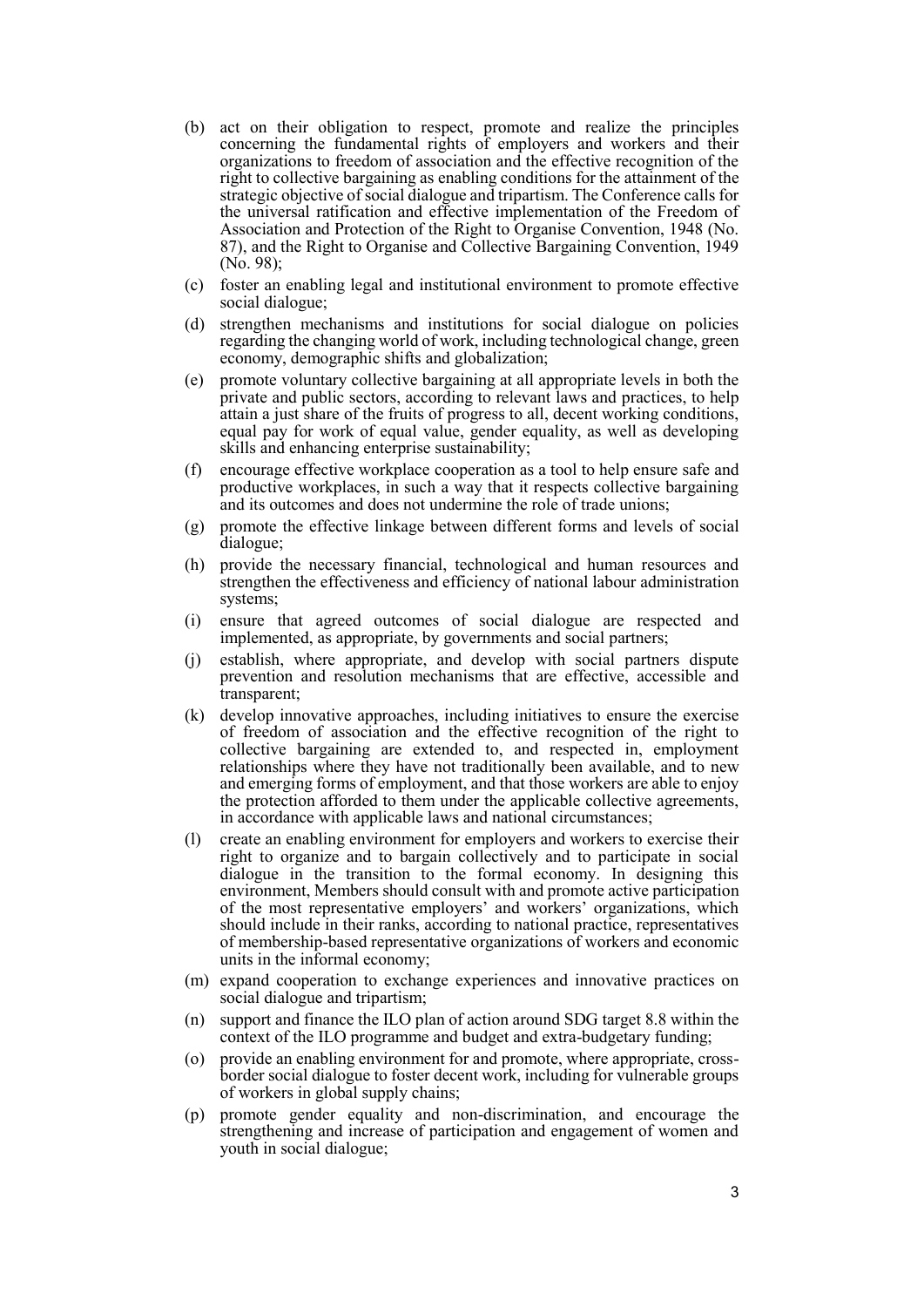(q) encourage, where appropriate, tripartite social dialogue on issues related to labour migration with relevant authorities.

# *Mobilizing ILO means of action on social dialogue and tripartism*

4. As the ILO approaches its centenary, the Organization is called upon to give full effect to this resolution and assist Members in strengthening social dialogue in all its forms and at all levels in line with ILO standards. This should be done using the following means of action:

## *Building capacity and strengthening development cooperation*

5. The International Labour Office (the Office) should, with the support of the constituents, as part of a broader programme of development cooperation including through DWCPs and enhanced collaboration with the International Training Centre of the ILO in Turin (Turin Centre), and in cooperation with other relevant partners, enhance the capacity of constituents and social dialogue institutions to:

- (a) Strengthen the capacity of the most representative organizations of employers and workers to include in their ranks, according to national practice, representatives of membership-based representative organizations of workers and economic units from the informal economy to enable them to engage effectively in tripartite and bipartite social dialogue, negotiate and implement agreements and influence policies in line with the Transition from the Informal to the Formal Economy Recommendation, 2015 (No. 204);
- (b) encourage the inclusion in social dialogue and the effective recognition of the right to collective bargaining of workers in employment relationships that have traditionally been less included and those in new and emerging forms of employment;
- (c) engage in collective bargaining that contributes to inclusive labour markets, gender equality and non-discrimination, fair wage distribution, decent working conditions and productivity enhancement, taking into consideration the diversity of systems and national circumstances;
- (d) enhance the effectiveness and inclusiveness of mechanisms and institutions for national tripartite social dialogue between governments and the social partners, including in relation to areas pertaining to the future of work and the SDGs;
- (e) promote social dialogue and the role of social partners at all levels in the design and implementation of policies to support workers and enterprises to adapt to the rapidly changing work environment, including through skills development and lifelong learning;
- (f) use social dialogue as a tool to generate employment and decent work for the purposes of prevention, recovery, peace and resilience with respect to crisis situations arising from conflicts and disasters, in line with the Employment and Decent Work for Peace and Resilience Recommendation, 2017 (No.  $205$ :
- (g) encourage effective workplace cooperation as a tool to help ensure safe and productive workplaces, in such a way that it respects collective bargaining and its outcomes and does not undermine the role of trade unions;
- (h) play a stronger role in an international context, in particular through crossborder social dialogue based on knowledge and research provided by the ILO;
- (i) encourage participation of women and other underrepresented groups in social partner organizations and seek to achieve equal representation of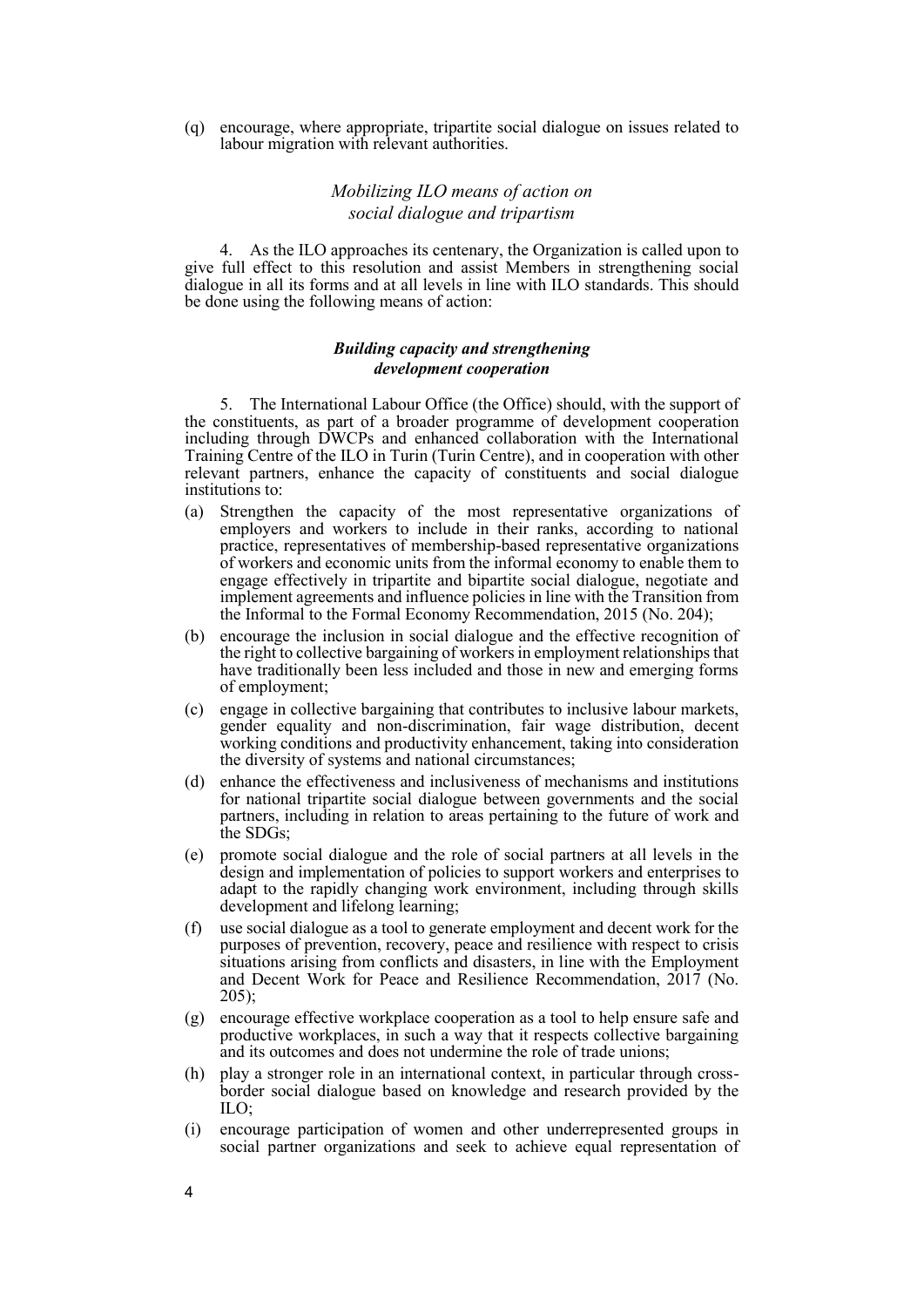women and men in social dialogue institutions at the national and international levels;

- (j) strengthen dispute prevention and resolution systems at various levels that promote effective social dialogue and build trust;
- (k) conduct research and engage in social dialogue on labour market policies and their implementation.

# *Enhanced research and training*

6. The Office should carry out its research programme in accordance with the Organization's research strategy to:

- (a) Develop a yearly flagship report on the strategic objective of social dialogue and tripartism. To this aim, develop knowledge and evidence-based and rigorous research on the role and impact of:
	- (i) Collective bargaining on inequality, wages and working conditions, a topic that should be covered in the report on a regular basis;
	- (ii) social dialogue in translating economic development into social progress, and social progress into economic development as well as on the economic performance and competitiveness of business;
	- (iii) social dialogue as a means for addressing changes driven by globalization, technology, demographic shifts, climate change and environmental risks as well as facilitating restructuring and resilience to economic crises;
	- (iv) various forms of workplace cooperation in promoting safe and productive workplaces.
- (b) produce comparative information, statistics and analysis on industrial relations and help Members to gather improved information in this field;
- (c) produce training tools on all forms of social dialogue reflecting the needs of the constituents highlighting innovative practices for the changing world of work;
- (d) expand the knowledge base on innovative social dialogue and industrial relations practices, including in areas such as extending collective bargaining coverage to categories of self-employed workers, promoting formalization, enhancing gender equality and non-discrimination, organizing hard-toorganize groups of workers and economic units, enhancing skills and employability and extending social protection, and fostering exchange of experiences among Members;
- (e) continue research regarding the access to freedom of association and the effective recognition of the right to collective bargaining of digital platform and gig economy workers and, on that basis and the outcome of the 108th Session of the International Labour Conference, for the November 2019 session of the Governing Body to decide whether convening a tripartite meeting would be appropriate or not;
- (f) seek to expand access to training in all ILO regions to help maximize awareness on social dialogue and tripartism and build capacity in those regions with limited resources to attend training activities provided by the Turin Centre.

# *Standards-related action*

7. Taking into account the resolution concerning the second recurrent discussion on fundamental principles and rights at work, adopted by the International Labour Conference at its 106th Session, 2017, which called for stepping up action through development cooperation and other means to campaign for the universal ratification of the eight fundamental Conventions, the Office should: